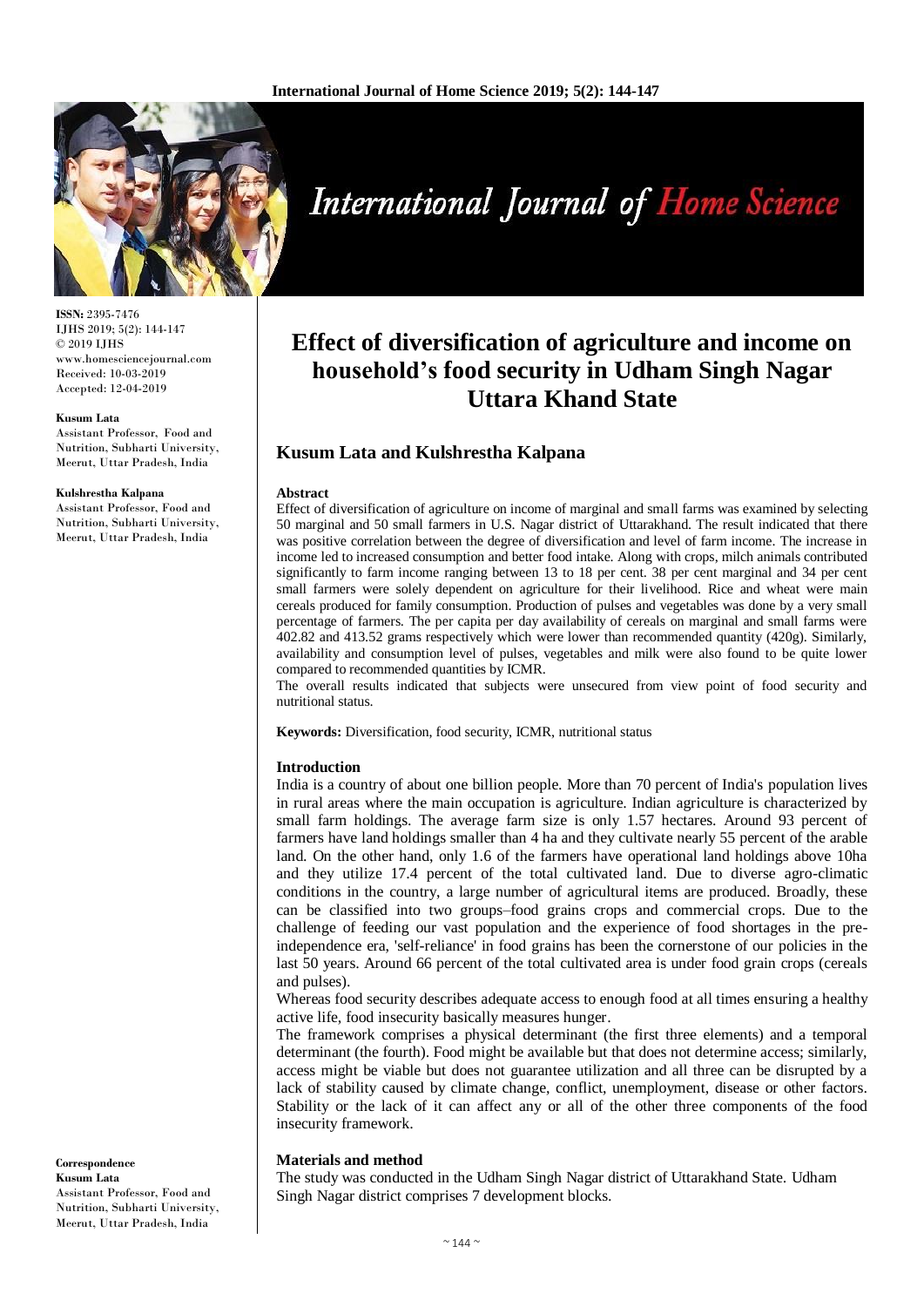

**Fig 1:** Food Security Framework (FAO)

#### **Selection of the villages and farmers**

There are 89 revenue villages in the Rudrapur block. Out of 89 villages, 6 villages were selected randomly.

For each selected village, a complete list of all the farmers belonging to marginal (having cultivated land up to one hectare) and small farmers (possessing cultivated land greater than one hectare and up to 2 hectares) was prepared. 50 farmers under both the size group i.e. marginal and small were selected from all the 6 villages in probability proportional to their numbers, based on 100 farmers (50 marginal and 50 small).

#### **Analytical tools**

To measure the extent of diversification of agricultural production and level of farm income on marginal and small farms, diversification index of each selected farm was computed by using composite entropy index (C.E.I.) in revenue form (monetary value). The proportion of each enterprise (crop and livestock) in total farm income was computed using following formula.

$$
Pi = \frac{Ai}{\sum_{i=1}^{n} Ai}
$$

Where,  $Pi =$  proportion of income of  $i<sup>th</sup>$  crop or livestock in the total farm income

 $Ai = net$  income from  $i<sup>th</sup>$  crop or livestock in total farm income

Total farm income generated by all crops and live stocks were calculated using the formula:

$$
\underset{i=1}{\overset{n}{\sum}}Ai
$$

Where,  $i = 1, 2$ ----------------

 $n =$  number of crops and live stocks.

Finally, the composite entropy index was calculated by using following formula:

$$
C.E.I. = \left\lceil \sum_{i=1}^{n} \log_{n} Pi \right\rceil \left[1 - \frac{1}{n}\right]
$$

The composite entropy index increases with increase in diversification and approaches zero with complete or perfect specialization in the type of crop or livestock production. The value of C.E.I. increases with increase in number of crops and

livestock enterprises taken on the farm. The value of C.E.I. ranges between 0 and 1. Since index uses log 'n' as weight, it assigns more weight to lower quantity and less weight to higher quantity.

For computing farm income, per capita income, family size, simple descriptive statistics like average and percentage were employed.

Relationship between level of diversification (C.E.I.) and level of farm income, the correlation coefficient was computed by using the following product moment formula of coefficient of correlation:

$$
r = \frac{\sum_{xy}}{\sqrt{\sum x^2 \cdot \sum y^2}}
$$

Where,  $x =$  value of composite entropy Index  $y = level of farm income (Rs)$ 

$$
\Sigma xy = \Sigma xy - \frac{(\Sigma x)(\Sigma y)}{n}
$$

$$
\Sigma x^2 = \Sigma x^2 - \frac{(\Sigma x)^2}{n}
$$

$$
\Sigma y^2 = \Sigma y^2 - \frac{(\Sigma y)^2}{n}
$$

Depending upon the sign of correlation coefficient (positive or negative) the conclusion was drawn whether level of farm income was positively or negatively correlated with degree of diversification of agricultural production.

# **Methodology**

Household's Food Security

The problem of malnutrition and thereby food security is more acute for low income group of people. The selected households belonged to marginal and small farmer's categories. These, farmers has produced some food materials like cereals, pulses, vegetables and also milk and did not depend entirely on market purchases. In view of this fact, the per capita availability of various food items was computed by using the following methods.

i. Per capita availability of cereals and pulses (g)

| Total farm production – (quantity sold + quantity retained for seeds + |
|------------------------------------------------------------------------|
| quantity used as feeds for milk animals) + quantity purchased from     |
|                                                                        |

| market                      |  |
|-----------------------------|--|
| Number of consumption units |  |

ii. Per capita availability of milk (g)

Total production – (quantity sold + quantity converted in to curd and  
 
$$
ghee) + quantity purchased
$$

Number of consumption units

Twenty four hours dietary recall and food frequency questionnaire was used to assess the dietary intake of the farm families.

### **24 Hours dietary recall**

24 hours dietary recall method was used to collect information on food consumption of subjects of farm families. The cooked amount of food items consumed by the subjects was then converted into raw amounts in the following way:

 $\equiv$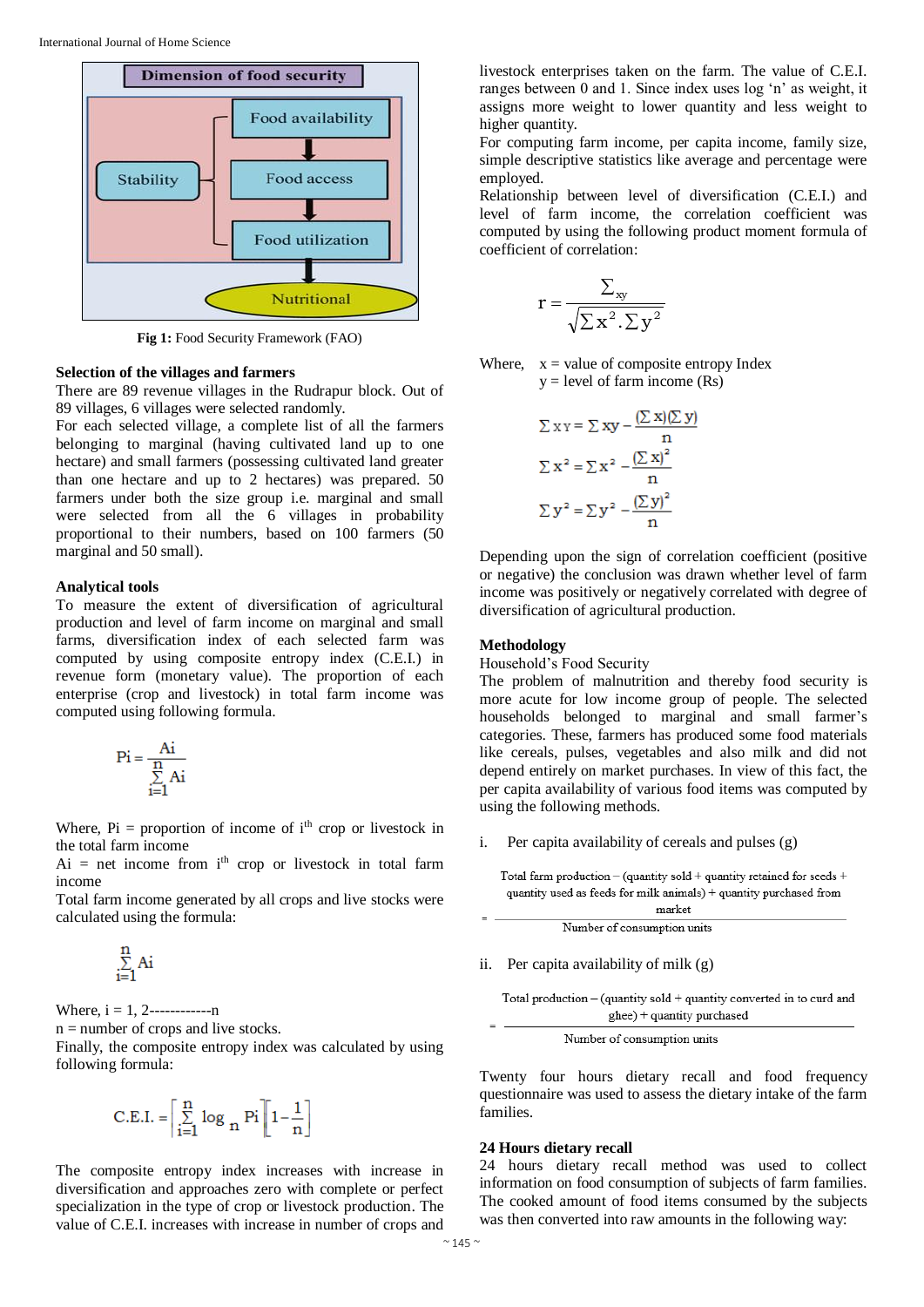International Journal of Home Science

|                                             | Total raw quantity of food Individual intake of |  |  |  |  |
|---------------------------------------------|-------------------------------------------------|--|--|--|--|
|                                             | used in the preparation × cooked amount of      |  |  |  |  |
| Amount of raw stuffs                        | preparation                                     |  |  |  |  |
| consumed by the<br>$\overline{\phantom{a}}$ |                                                 |  |  |  |  |
| individual                                  | Total cooked quantity of the food prepared      |  |  |  |  |

For calculating nutrient intake, firstly recipes were standardized and tn nutritive value of item i.e. energy (K calorie), protein (g), ß-carotene (mg), riboflavin, ascorbic acid (mg) per unit/day were calculated by using nutritive value of Indian food and then comparison was made with RDA given

# **Result and conclusion**

by ICMR (1990)<sup>[8]</sup>. Daily intake of all subjects were converted into percentage of RDA or per cent adequacy.

# **Food frequency questionnaire**

Food frequency questionnaire contained the frequency with which certain food items or food groups were consumed by subjects during a specified time period i.e. daily, twice/weekly, weekly, frequently and monthly. The selected families were asked about the frequency of food items or food groups.

| <b>Nutrients</b> | Marginal farm family $(n = 275)$ |           |            |              | Small farm family $(n = 323)$ |           |            |              |
|------------------|----------------------------------|-----------|------------|--------------|-------------------------------|-----------|------------|--------------|
|                  | $< 50 \%$                        | $50 - 75$ | $75 - 100$ | $>100\%$ RDA | $< 50 \%$                     | $50 - 75$ | $75 - 100$ | $>100\%$ RDA |
| Energy           | 8.7                              | 38.9      | 36.7       | 15.7         | 5.9                           | 23.2      | 43.9       | 27.0         |
| Protein          | 2.2                              | 17.8      | 21.1       | 58.9         | 1.9                           | 9.6       | 25.7       | 62.8         |
| Calcium          | 4.7                              | 9.8       | 17.1       | 68.4         | 1.9                           | 4.6       | 7.7        | 85.8         |
| Iron             | 55.7                             | 32.0      | 8.7        | 3.6          | 47.1                          | 38.7      | 7.4        | 6.8          |
| Carotene         | 74.2                             | 1.8       | 2.2        | 21.8         | 69.3                          | 4.0       | 5.6        | 21.1         |
| Thiamine         | 3.6                              | 9.1       | 17.1       | 70.2         | 1.9                           | 2.8       | 11.1       | 84.2         |
| Riboflavin       | 13.5                             | 37.5      | 23.2       | 25.8         | 3.7                           | 18.0      | 24.1       | 54.2         |
| Niacine          | 7.6                              | 26.2      | 34.2       | 32.0         | 4.3                           | 12.1      | 32.2       | 51.4         |
| Vitamin C        | 3.3                              | 6.5       | 7.6        | 82.6         | 2.5                           | 2.8       | 3.1        | 91.4         |

**Table 1:** Per cent adequacy of various nutrients among family members of marginal and small farms

# **Level of Diversification of Agricultural Production and Farm Income on Small Farms**

The results pertaining to degree of diversification of agricultural production and level of farm income for small farms, have been presented in Table.

|  |  |  | Table 2: Degree of diversification of agricultural production and level of farm income (Rs.) on marginal farms |
|--|--|--|----------------------------------------------------------------------------------------------------------------|
|  |  |  |                                                                                                                |

| S. N.            | Size of<br>farm (ha) | No. of<br>crops | No. of milch<br>cows raised | No. of milch<br>buffaloes raised | <b>Diversific</b><br>ation | <b>Farm income over</b> | <b>Farm income over</b><br>variable cost from variable cost from milch | <b>Total farm income</b><br>$(crops + milch)$ |
|------------------|----------------------|-----------------|-----------------------------|----------------------------------|----------------------------|-------------------------|------------------------------------------------------------------------|-----------------------------------------------|
|                  |                      | taken           |                             |                                  | index                      | crops                   | animals                                                                | animals)                                      |
| 1.               | 0.4                  | 3               |                             | $\overline{\phantom{0}}$         | 0.7291                     | 17400                   | 4500                                                                   | 21900                                         |
| $\overline{2}$ . | 0.4                  | 3               | $\overline{\phantom{0}}$    | $\overline{\phantom{0}}$         | 0.5816                     | 19100                   | $\overline{\phantom{a}}$                                               | 19100                                         |
| 3.               | 0.4                  | $\overline{c}$  | $\overline{\phantom{a}}$    |                                  | 0.6618                     | 15500                   | 5100                                                                   | 20600                                         |
| 4.               | 0.4                  | 3               | $\overline{c}$              |                                  | 0.5134                     | 11000                   | 10000                                                                  | 21000                                         |
| 5.               | 0.4                  | 2               |                             | $\overline{\phantom{0}}$         | 0.6570                     | 13400                   | 4500                                                                   | 17900                                         |
| 6.               | 0.4                  | 3               |                             | $\overline{\phantom{0}}$         | 0.7298                     | 16200                   | 4200                                                                   | 20400                                         |
| 7.               | 0.4                  | 3               |                             |                                  | 0.7283                     | 15700                   | 4000                                                                   | 19700                                         |
| 8.               | 0.4                  | 3               |                             |                                  | 0.7446                     | 20100                   | 11000                                                                  | 31100                                         |
| 9.               | 0.6                  | 3               |                             |                                  | 0.7582                     | 30400                   | 11850                                                                  | 42250                                         |
| 10.              | 0.6                  | 3               |                             |                                  | 0.7816                     | 26580                   | 12400                                                                  | 38980                                         |
| 11.              | 0.6                  | 3               | $\overline{2}$              |                                  | 0.7226                     | 26590                   | 9000                                                                   | 35590                                         |
| 12.              | 0.6                  | 3               | $\overline{2}$              | $\overline{\phantom{0}}$         | 0.7173                     | 24420                   | 10200                                                                  | 34620                                         |
| 13.              | 0.6                  | 4               |                             | $\overline{\phantom{0}}$         | 0.7063                     | 28040                   | 4850                                                                   | 32890                                         |
| 14.              | 0.4                  | 2               |                             | $\overline{\phantom{0}}$         | 0.6211                     | 19740                   | 3740                                                                   | 23480                                         |
| 15.              | 0.6                  | $\overline{4}$  | $\overline{\phantom{a}}$    | $\overline{\phantom{0}}$         | 0.6468                     | 26700                   | $\overline{\phantom{a}}$                                               | 26700                                         |
| 16.              | 0.6                  | 4               | 3                           | $\overline{\phantom{0}}$         | 0.7535                     | 28240                   | 12000                                                                  | 40240                                         |
| 17.              | 0.6                  | 4               | $\overline{c}$              |                                  | 0.7559                     | 27895                   | 9000                                                                   | 36895                                         |
| 18.              | 0.6                  | 4               |                             |                                  | 0.7468                     | 27080                   | 7820                                                                   | 34900                                         |
| 19.              | 0.6                  | 4               |                             |                                  | 0.7050                     | 25700                   | 5410                                                                   | 31110                                         |
| 20.              | 0.6                  | 5               |                             |                                  | 0.7820                     | 31090                   | 11320                                                                  | 42410                                         |
| 21.              | 0.8                  | 4               |                             | $\overline{\phantom{0}}$         | 0.6588                     | 36750                   |                                                                        | 36750                                         |
| 22.              | 0.8                  | $\overline{4}$  |                             |                                  | 0.7136                     | 38060                   | 4210                                                                   | 42270                                         |
| 23.              | 0.8                  | 3               |                             |                                  | 0.7008                     | 38450                   | 4920                                                                   | 43370                                         |

#### **Conclusion**

The relationship between degree of diversification of agricultural production and level of farm income was found positive on both the categories of farm indicating that there was scope of raising more farm income through more diversification of agricultural production.

Correlation coefficients indicated that on all categories of marginal and small farms, the farm income increased with increase in the diversification of agricultural production.

# **References**

- 1. Alam S. Activities. Economics Affairs, Calcutta Diversification or specialization in agriculture production. 1993; 38(2):84-88.
- 2. Bhatia JD, Tewari SK. Diversification, growth and stability of agricultural economy in U. P. Agricultural